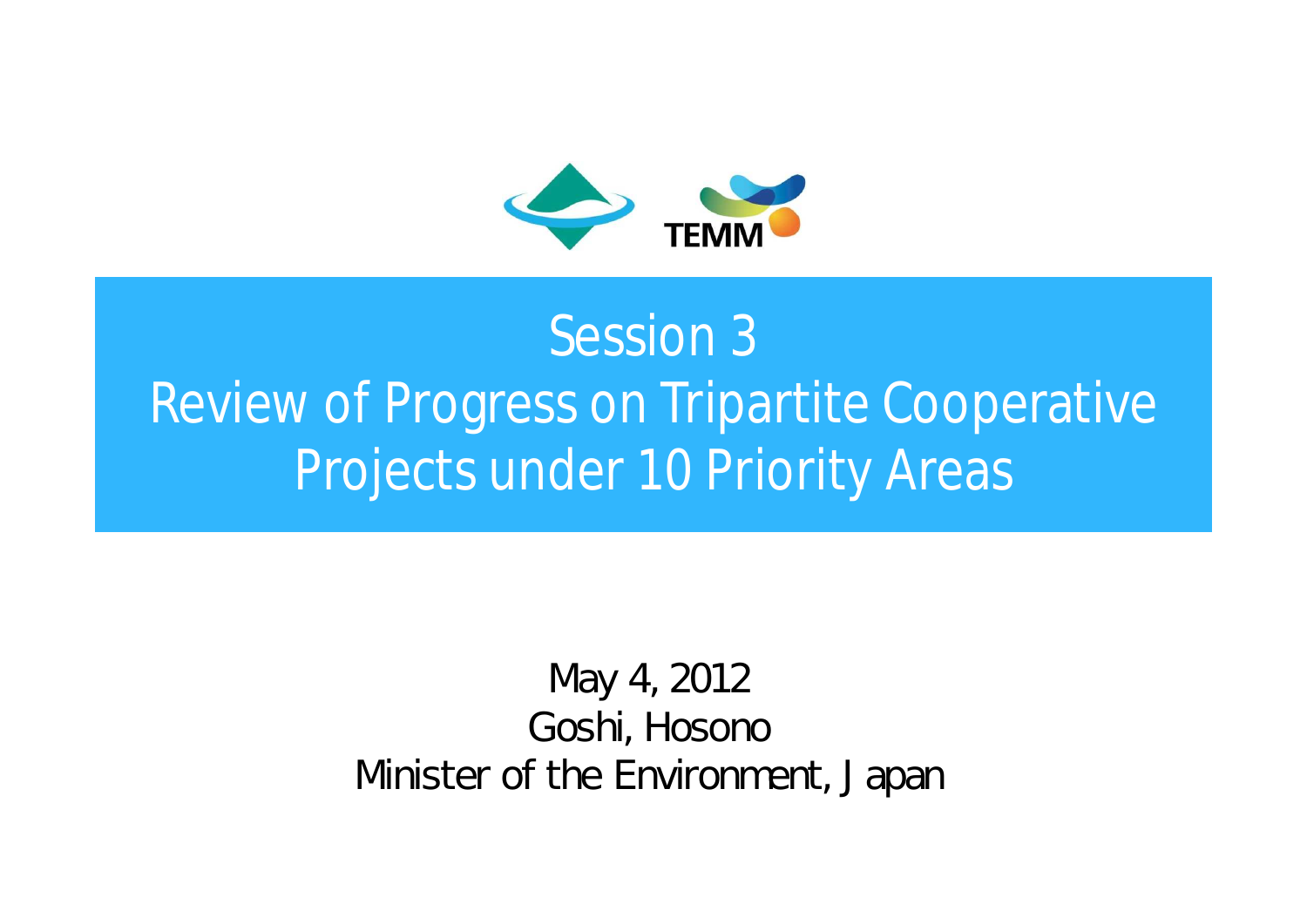### Dust and Sandstorms



More DSS events have been observed in Japan these days. DSS is one of the factors to exceed environmental standards for SPM (suspended particulate matter) and PM2.5 (fine particulate matter) Expects the further development of cooperation under the tripartite joint research on DSS.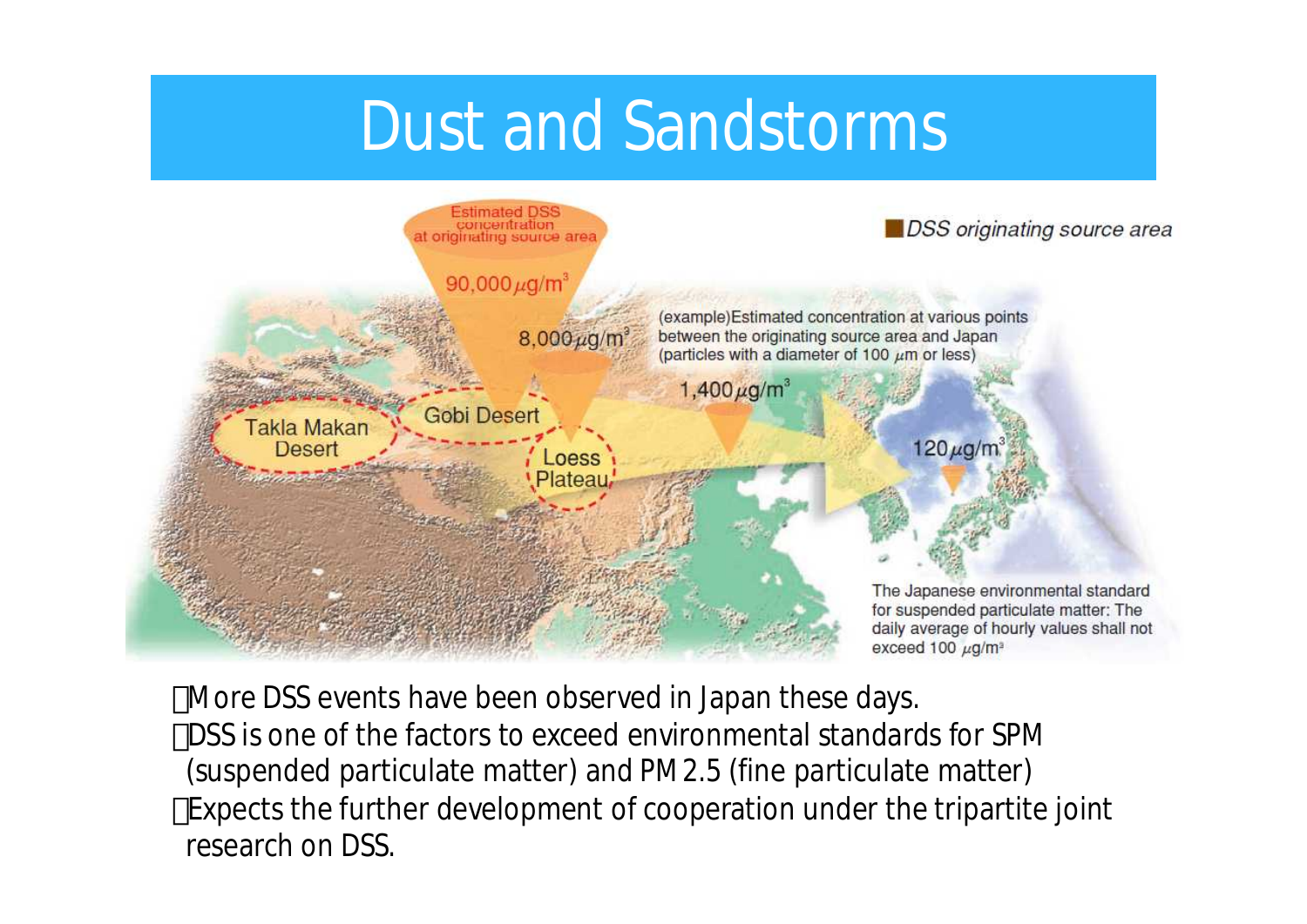Tripartite Roundtable Meeting on the Environmental Industry



## The 11<sup>th</sup> Roundtable Meeting (Nagoya)

→Continue to cooperation in green purchasing, environmental management, ecolabeling, and green technology.



Expansion of Mutual Recognition of Ecolabels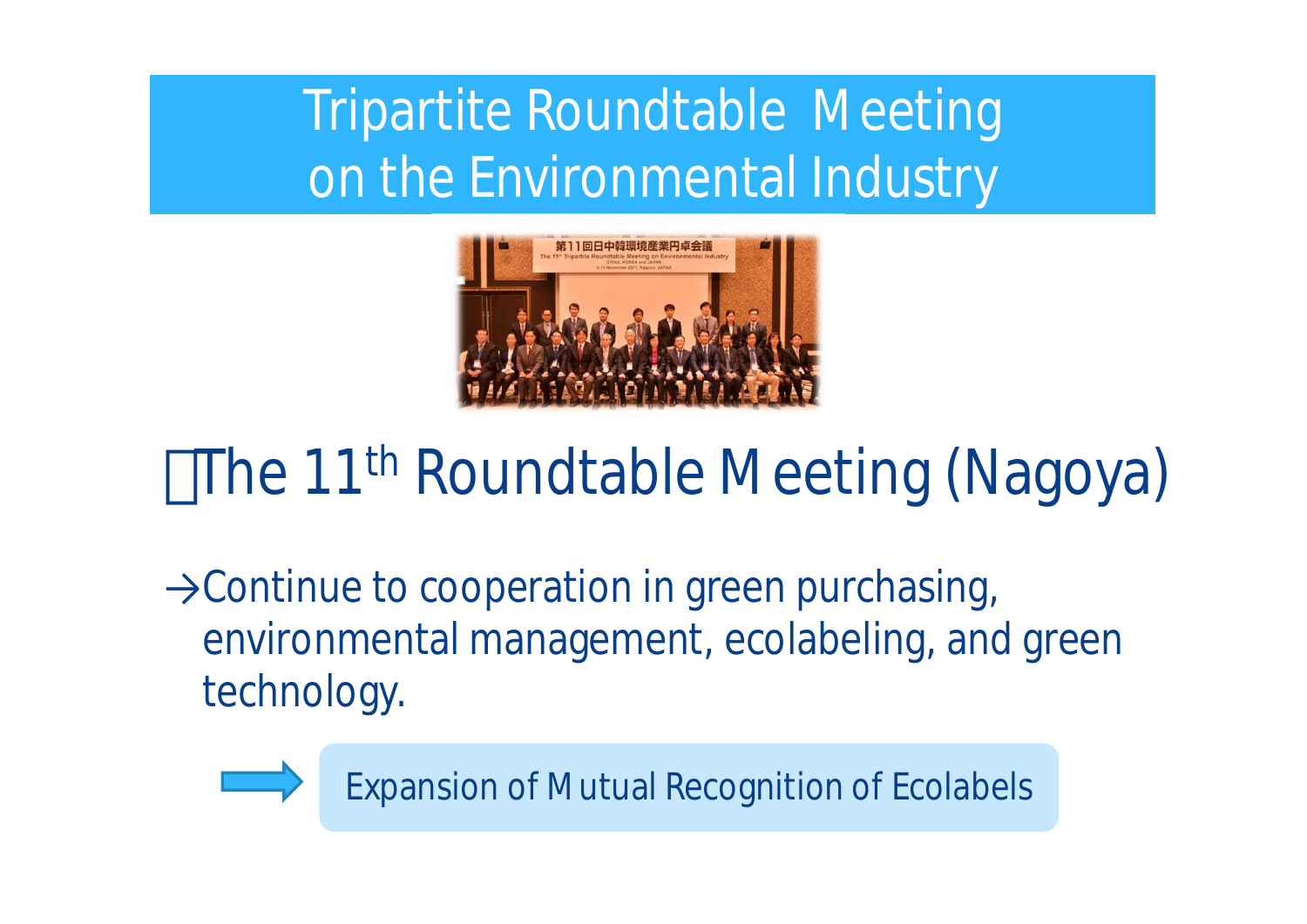# Seminar for Coping with Natural **Disasters**

### TEMM13 Joint Communique (Excerpt) 28-29 April, 2011, Busan, Korea

# Cooperation for the Countermeasures against

**Disasters** 

21. (Omitted) the three Ministers agreed that close cooperation among the three countries is highly important in preventing and overcoming the environmental damage originating from earthquake, tsunami, storm, landslide, flood, volcano eruption and other disasters and decided to come up with specific cooperative measures including information sharing and capacity building.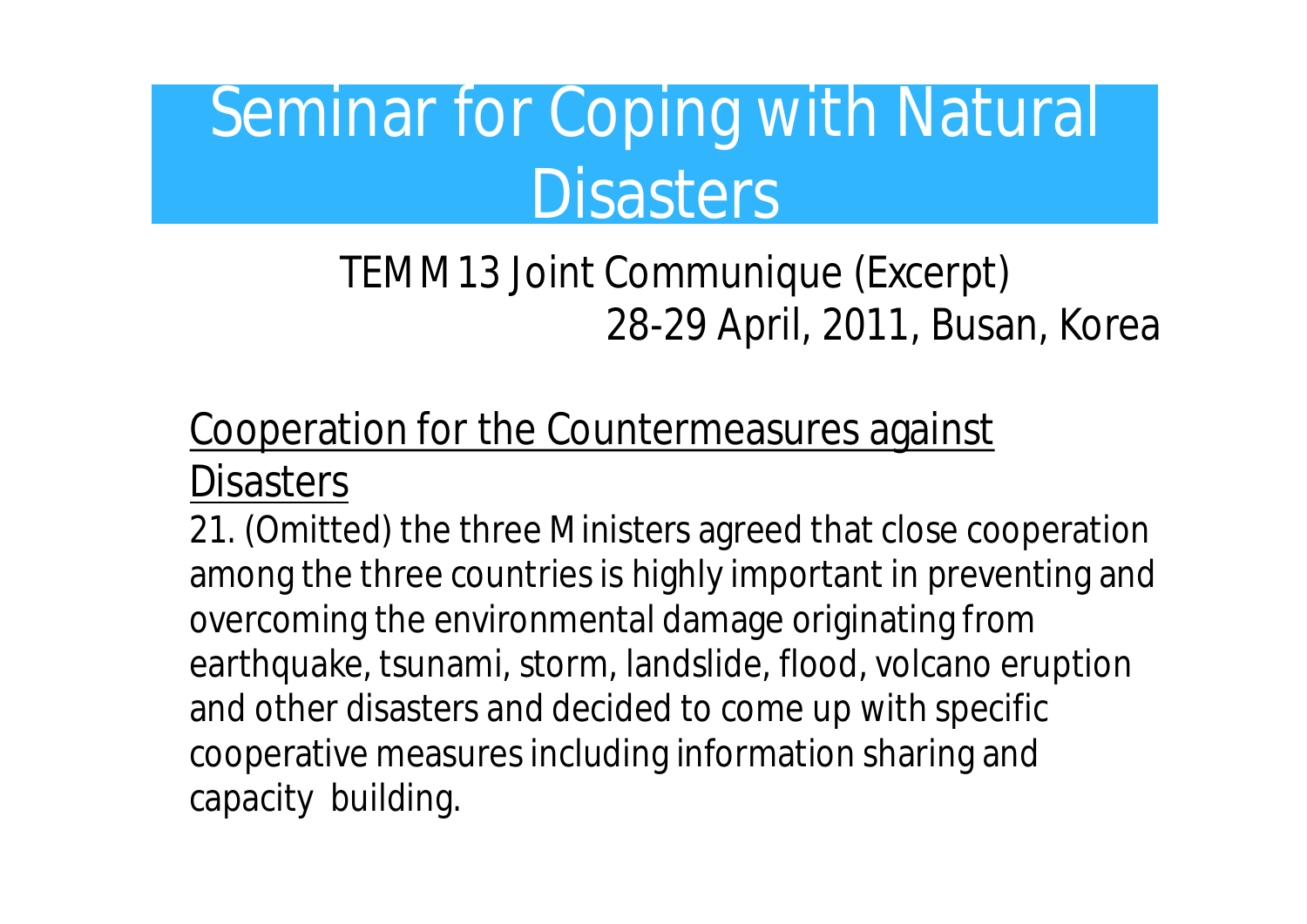# Seminar for Coping with Natural **Disasters**

The seminar will be held in Japan this year. Japanese experience in recovery and reconstruction from the Great East Japan Earthquake Disaster will be shared. Participation in and Discussion by experts from China, Japan and Korea